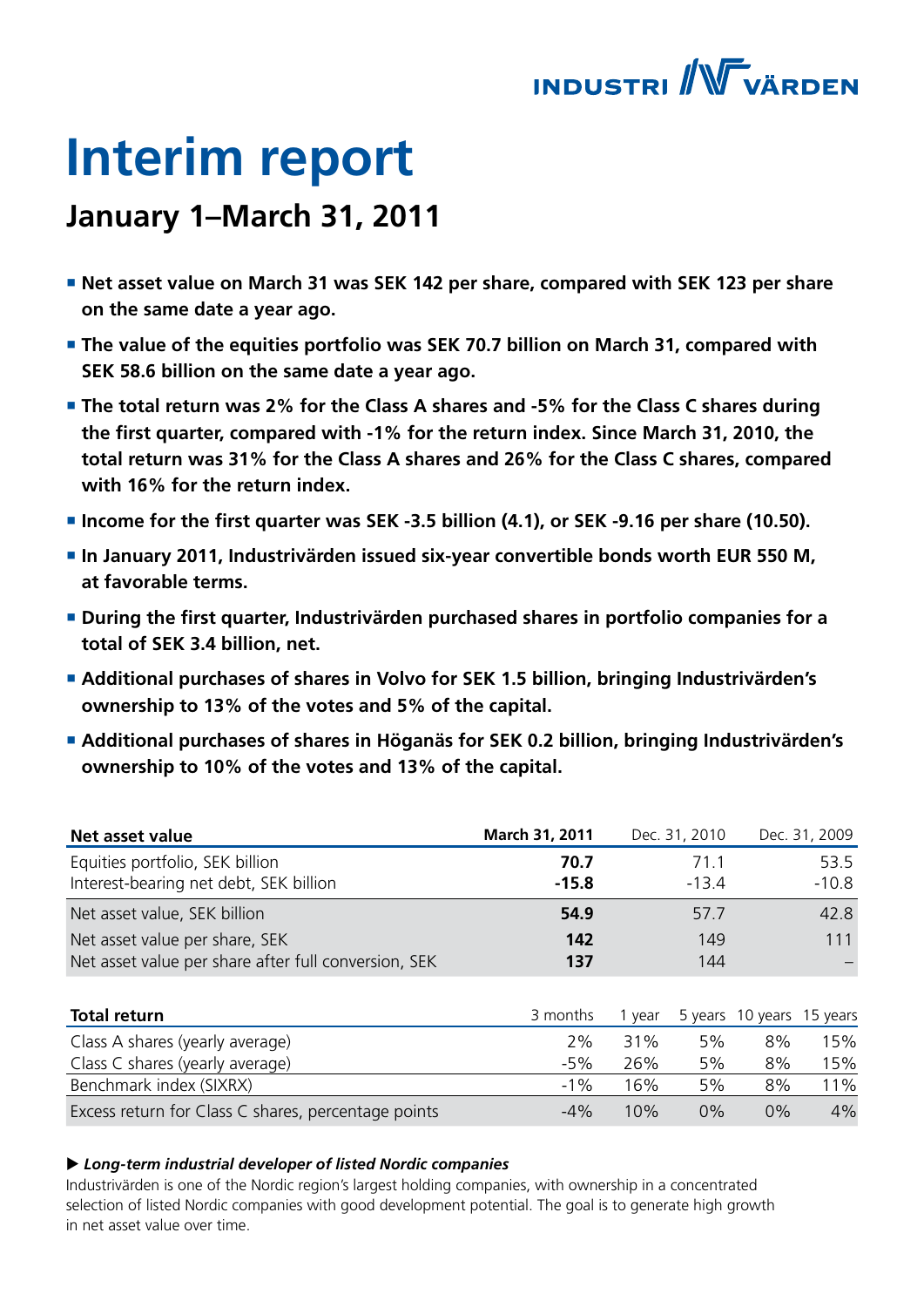## **CEO's message**

We wound up the year 2010 with positive expectations for the world economy in 2011. Three months into the year, the basic scenario remains, even though the recent turn of events primarily in North Africa and Japan – but also in southern Europe – is creating uncertainty, which is evidencing itself in a wait-and-see stance in the world's stock markets. One of the more central concerns now will be the price of oil going forward, which will be of decisive significance for continued favorable economic development.

### *"Owing to swift and well-timed action, along with our strong credit rating, we were able to issue the convertible loan with favorable conversion and interest terms."*

For Industrivärden, the year started out with the issuance of a new convertible loan of EUR 550 M, corresponding to approximately SEK 5 billion. Owing to swift and well-timed action, along with our strong credit rating, we were able to issue the convertible loan with favorable conversion and interest terms. Together with the convertible loan of approximately SEK 5 billion that we issued in January 2010, we have thus created additional investment scope of approximately SEK 10 billion during the past year. In this way we have created a long-term financing solution at very favorable terms. The capital injection will be invested in line with our tried-and-tested investment philosophy, which enables good growth in value for the shareholders.

From the owner and board perspectives, appointing the board of directors and executive management for each of the portfolio companies is perhaps the most important task of all. It is therefore gratifying to note that three new CEOs have been named for some of our portfolio companies: Volvo, Sandvik and SSAB. Recruitment of these individuals was preceded by thorough and well-structured selection processes that looked at internal as well as external candidates. The result is three company leaders with very good prospects to lead the future development of their respective companies. In addition, we welcome the recommendation by Ericsson's nominating committee of Leif Johansson as chairman of Ericsson, which is a very important company in Industrivärden's portfolio.

During the first quarter, as in 2010, we took advantage of opportunities to strengthen our ownership positions in a few of our portfolio companies – businesses that we know well. I'm referring mainly to purchases of shares on Volvo, Handelsbanken and Sandvik. In all we invested SEK 3.4 billion during the period – purchases that we believe will contribute to greater shareholder value in the future. Our short-term trading generated a profit of SEK 18 M, while Industrivärden's management costs amounted to SEK 26 M. We began short-term trading in 2003, and since then this activity has generated nearly a billion kronor in excess returns.

### *"In all we invested SEK 3.4 billion during the period – purchases that we believe will contribute to greater shareholder value in the future."*

At the end of the quarter, net asset value amounted to SEK 54.9 billion, or SEK 142 per share – a decrease of 5%, compared with a drop of 1% for the total return index. During the first quarter, stocks in energy and con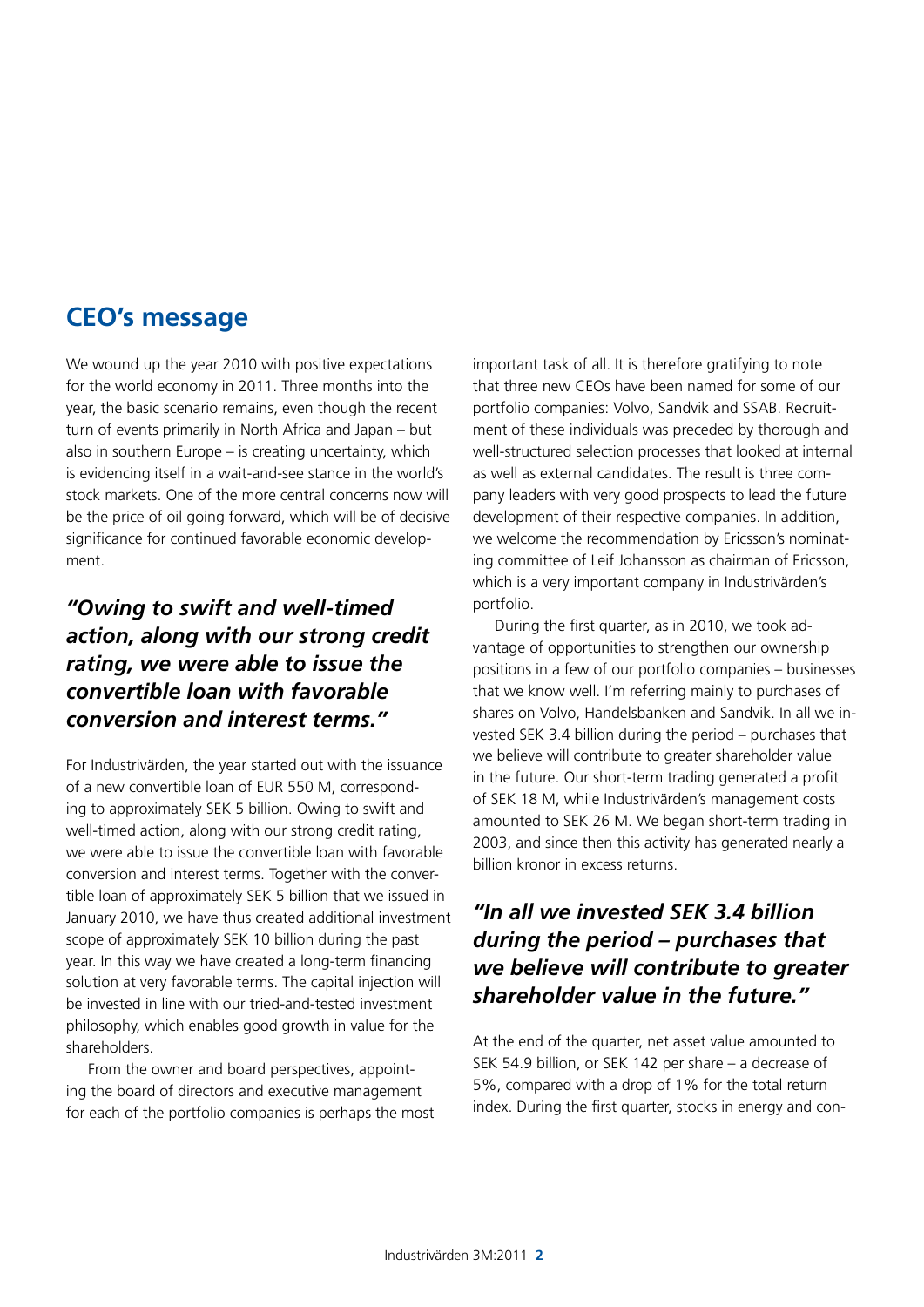sumer goods companies performed better than for stocks in industrial products companies, for example, where Industrivärden has relatively high exposure.

The total return was 2% for the Class A shares and -5% for the Class C shares. During the last 12 months, our Class A shares have grown by 31% and our Class C shares by 26%, compared with 16% for the total return index.

Industrivärden will be holding its Annual General Meeting on May 5 at the Grand Hotel in Stockholm. For you as a shareholder, this would be a good opportunity to get a current picture of the company's performance. I hope to see you there!

*Anders Nyrén* 

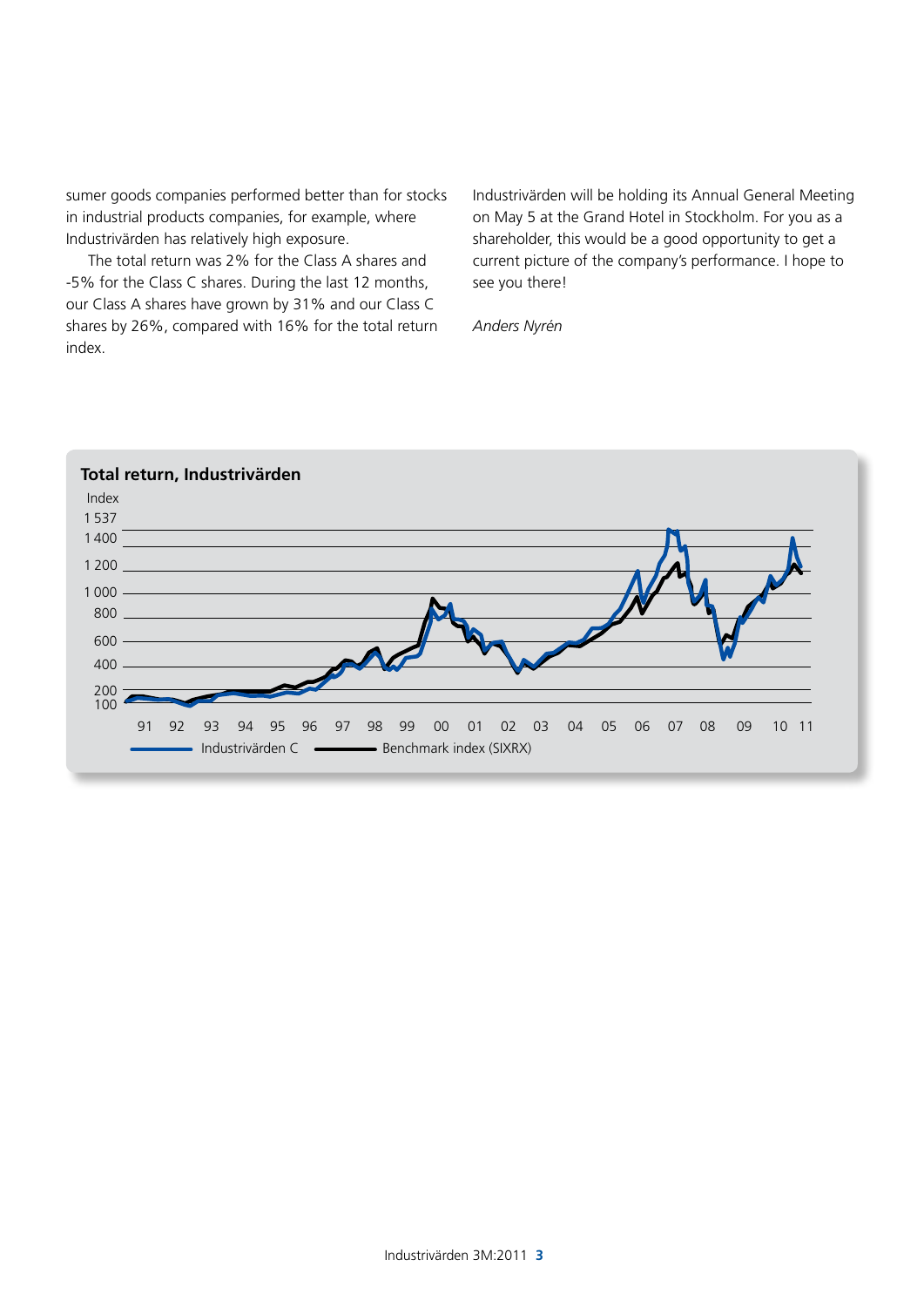# **Net asset value**

Net asset value on March 31, 2011, was SEK 54.9 billion, a decrease of SEK 2.8 billion for the year to date. Net asset value per share decreased by SEK 7 per share, or 5%, to SEK 142 per share. During the same period, the total return index (SIXRX) decreased by 1%. Net asset value on 31 March 2010 was SEK 47.5 billion. During the past year net asset value, including reinvested dividends, has increased by 18%, compared with 16% for the total return index (SIXRX).

### *Equities portfolio*

During the first quarter of 2011 the value of the equities portfolio, adjusted for purchases and sales, decreased by SEK 3.8 billion to SEK 70.7 billion. The total return for the portfolio during the same period was -4%, compared with -1% for the total return index (SIXRX). The value of the equities portfolio on March 31, 2010, was SEK 58.6 billion. During the past year, the value of the portfolio has increased by 15% adjusted for purchases and sales, compared with 16% for the total return index (SIXRX).

|                                         |               | March 31, 2011       |          |                |              | December 31, 2010 |              |                |
|-----------------------------------------|---------------|----------------------|----------|----------------|--------------|-------------------|--------------|----------------|
| <b>Portfolio</b>                        |               | Ownership in company |          | Share of port- | Market value |                   | Market value |                |
| companies                               | No. of shares | Capital, %           | Votes, % | folio value, % | SEK M        | SEK/share         | SEK M        | SEK/share      |
| Sandvik                                 | 142,580,752   | 12.0                 | 12.0     | 24             | 16,981       | 44                | 18,150       | 47             |
| Handelsbanken A                         | 70,200,796    | 11.3                 | 11.5     | 21             | 14,531       | 38                | 14,015       | 36             |
| Volvo A                                 | 103,283,784   | 5.0                  | 12.6     | 17             | 11,819       | 30                | 10,713       | 28             |
| Volvo B                                 | 3,569,243     |                      |          |                |              |                   |              |                |
| SCA A                                   | 45,100,000    | 10.0                 | 29.7     | 10             | 7,171        | 18                | 7,487        | 19             |
| <b>SCAB</b>                             | 25,700,000    |                      |          |                |              |                   |              |                |
| Ericsson A                              | 77,680,600    | 2.4                  | 13.8     | 9              | 6,156        | 16                | 5,748        | 15             |
| SSAB A                                  | 56,105,972    | 17.6                 | 22.6     | 8              | 5,674        | 15                | 6,347        | 17             |
| SSAB B                                  | 754,985       |                      |          |                |              |                   |              |                |
| Skanska A                               | 15,091,940    | 7.6                  | 27.8     | 6              | 4,268        | 11                | 4,280        | 11             |
| Skanska B                               | 17,019,386    |                      |          |                |              |                   |              |                |
| Indutrade                               | 14,727,800    | 36.8                 | 36.8     | $\overline{4}$ | 3,056        | 8                 | 3,417        | 9              |
| Höganäs B                               | 4,408,046     | 12.6                 | 10.0     |                | 1,034        | 3                 | 934          | $\overline{2}$ |
| <b>Equities portfolio</b>               |               |                      |          | 100            | 70,690       | 183               | 71,092       | 184            |
| Interest-bearing net debt               |               |                      |          |                | 15,793       | $-41$             | 13,401       | $-35$          |
| Net asset value                         |               |                      |          |                | 54,897       | 142               | 57,691       | 149            |
| Debt-equity ratio                       |               |                      |          |                |              | 22%               |              | 19%            |
| Net asset value after full conversion   |               |                      |          |                |              | 137               |              | 144            |
| Debt-equity ratio after full conversion |               |                      |          |                |              | 10%               |              | 13%            |

Market value pertains to Industrivärden's share of the respective portfolio companies' total market capitalization.

#### *Net debt*

Interest-bearing net debt totaled SEK 15.8 billion at March 31, 2011. The debt-equity ratio was 22%, and the equity ratio was 73% (75%). After full conversion of outstanding convertible loans, corresponding to SEK 8.4 billion, the debt-equity ratio amounts to 10%.

The convertible loans are hedged, entailing that translation effects do not affect net asset value.

At the end of the quarter, interest-bearing liabilities had an average, fixed interest term of approximately 4 years and carried an average interest rate of 3.5%.

### *Convertible bond issues*

In January 2011 Industrivärden issued six-year convertible bonds worth EUR 550 M, which was approved by an Extraordinary General Meeting on February 9, 2011. The conversion price is SEK 162.00/share at a fixed euro exchange rate of SEK 8.8803, representing a premium of 35% and an annual coupon of 1.875%. The dilutive effect on Industrivärden's stock is limited and corresponds upon full conversion to approximately 8% of the capital and 1% of the votes.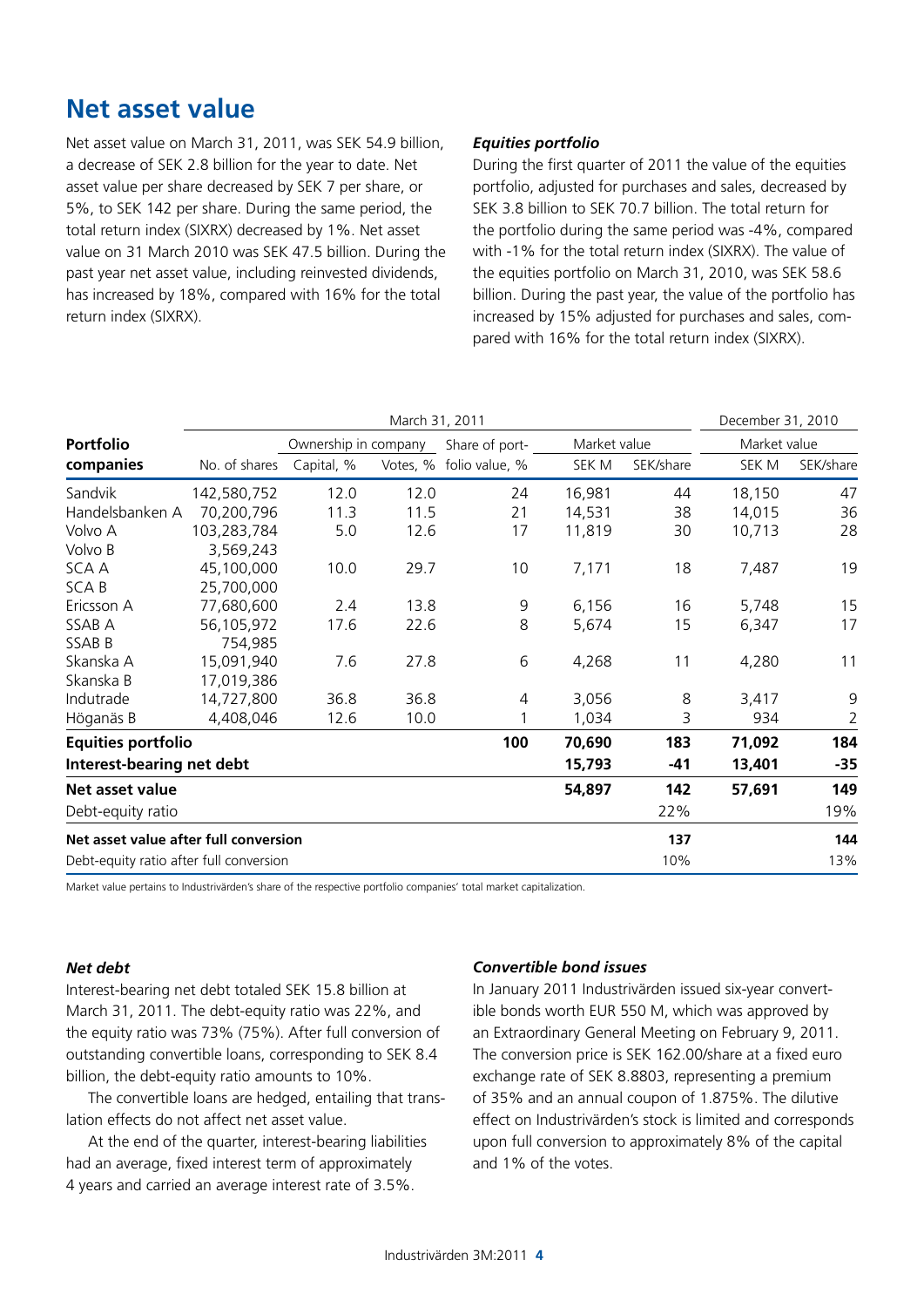# **Total return**

Industrivärden's ownership has contributed to competitive growth in value for the portfolio companies and Industrivärden's stock has been a good long-term investment that has delivered a higher total return than the return index.

During the first quarter of 2011, the shareholdings in Ericsson, Handelsbanken and Skanska generated higher returns than the return index. Overall, the total return for the equities portfolio was -4%, compared with -1% for the return index.

During the last five-year period, Indutrade, Volvo, Höganäs and Sandvik have generated higher returns than the return index, while Handelsbanken and Skanska have been level with the index.

For the ten-year period, all of the portfolio companies except Ericsson have delivered total returns in excess of or level with the return index.

The total return for Industrivärden's stock for various time periods is shown in a table on the first page.

|                            | Total return<br>Jan.-March 2011 |       | Average annual<br>total return, %                     |           |  |
|----------------------------|---------------------------------|-------|-------------------------------------------------------|-----------|--|
| <b>Portfolio companies</b> | SEK billion                     | $\%$  | Five years<br>March '06-March '11 March '01-March '11 | Ten years |  |
| Ericsson                   | 0.4                             | ᄀ     | $-9$                                                  | -8        |  |
| Handelsbanken              | 0.1                             |       | 5                                                     | 8         |  |
| Skanska                    | 0.0                             | 0     | 6                                                     | 9         |  |
| Volvo                      | $-0.4$                          | -4    | 14                                                    | 18        |  |
| <b>SCA</b>                 | $-0.3$                          | $-4$  |                                                       | 7         |  |
| Sandvik                    | $-1.7$                          | -9    | 9                                                     | 17        |  |
| Indutrade                  | $-0.4$                          | $-11$ | 20                                                    |           |  |
| Höganäs                    | $-0.1$                          | $-11$ | 10                                                    | 8         |  |
| SSAB                       | $-0.7$                          | $-12$ | 0                                                     | 19        |  |
| <b>Equities portfolio</b>  | $-3.1$                          | -4    |                                                       |           |  |
| Index (SIXRX)              |                                 | -1    |                                                       | 8         |  |
| Industrivärden C           |                                 | -5    |                                                       | 8         |  |

The total return expressed in SEK billion pertains to the change in value during the period including dividend income for the respective portfolio companies. Indutrade was listed in October 2005.

# **Equity transactions**

During the first quarter of 2011, stocks were purchased for SEK 4,482 M and sold for SEK 1,123 M. Large net purchases were in Volvo, for SEK 1,542 M, Handelsbanken, for SEK 1,057 M, Sandvik, for SEK 501 M, and Höganäs, for SEK 199 M.

### *Five percent of capital in Volvo*

During the first quarter of 2011, additional purchases were made of Volvo stock for SEK 1,542 M, bringing Industrivärden's ownership in Volvo to 12.6% of the votes and 5.0% of the capital.

### *Ten percent of the votes in Höganäs*

Following purchases of shares in Höganäs totaling SEK 199 M during the first quarter of 2011, corresponding to 2.0% of the votes, Industrivärden's ownership amounts to 10.0% of the votes and 12.6% of the capital.

#### *Short-term trading and management costs*

During the first quarter of 2011, Industrivärden's shortterm trading generated a profit of SEK 18 M (47). Management costs amounted to SEK 26 M (21). Management costs amounted to 0.15% of managed assets, which is considerably lower than for most comparable investment alternatives.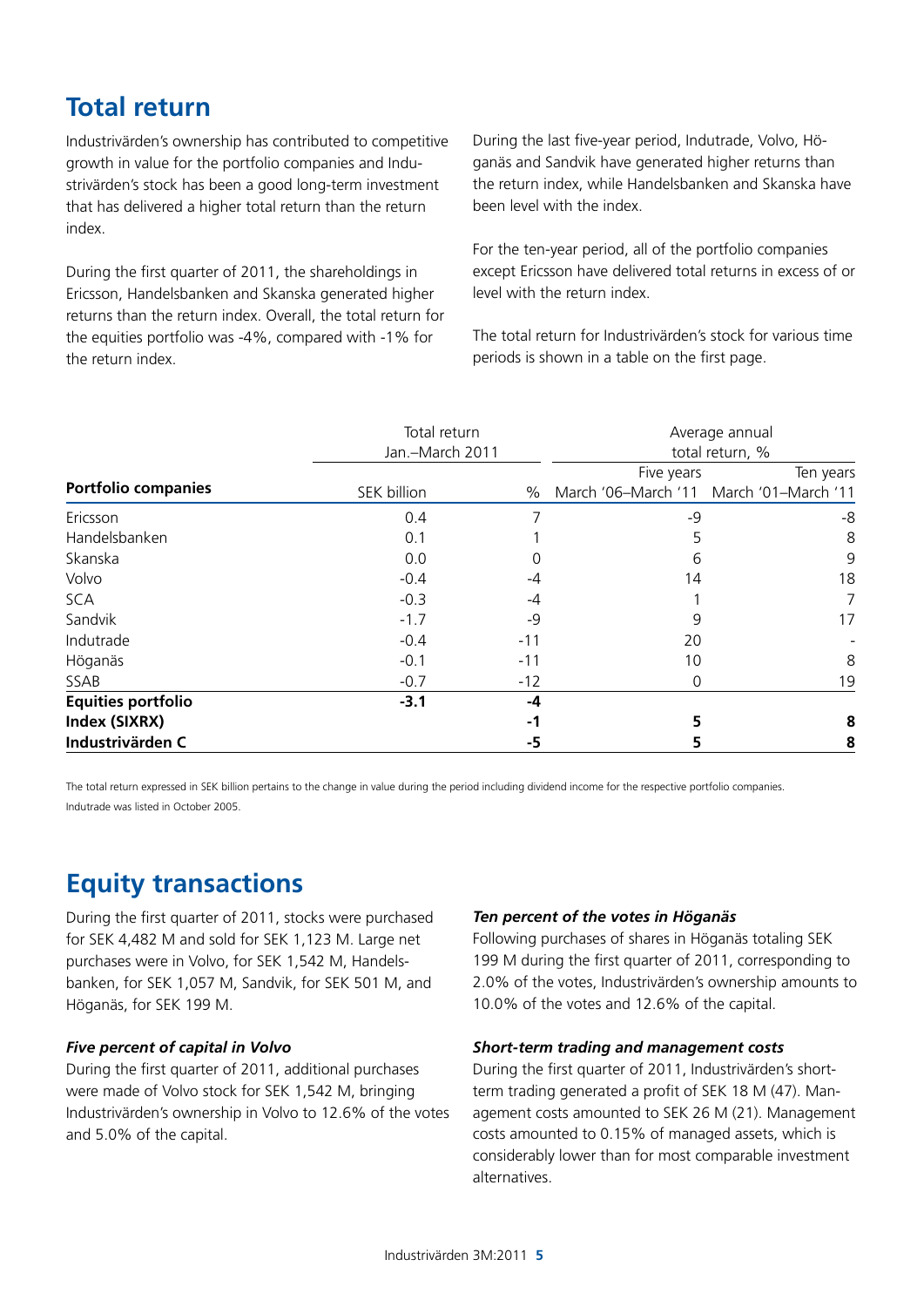# **Active ownership**

With more than 60 years of active ownership, Industrivärden has a unique position in creating long-term value in listed Nordic companies. The ambition is to work in a structured manner and thereby actively contribute to growth in value of the portfolio companies. Operations rest on a foundation of significant owner influence, extensive experience, knowledgeable employees, a strong business model and an extensive network. Our portfolio companies are leaders in their respective segments and generally have strong global positions.

Through Industrivärden, they have a professional and active owner, to the benefit of their as well as Industrivärden's long-term growth in value. Current overarching ownership matters include ensuring adherence to longterm growth plans, evaluating potential growth investments, and monitoring the companies' capital structures.

Following is a general description of Industrivärden's investment cases along with strategic decisions and activities.

### **SANDVIK**

*Through a niche focus and strong R&D profile, Sandvik has established a world-leading position in materials technology with products primarily for the manufacturing and mining industries.*

www.sandvik.com

 $\sim$ m.

- Olof Faxander new CEO.
- Consolidation of completed acquisitions.
- Adaptation of costs and production capacity to prevailing market situation.
- Strong positions in emerging markets.

### **Handelsbanken**

*A well-developed universal banking operation and decentralized branch network with local customer responsibility contribute to high customer satisfaction and good profitability.*

www.handelsbanken.com

- Consistently applied business model.
- Organic growth in priority markets in the Nordic countries and UK.
- Strong financial position and strengthened market position in a turbulent business environment.

### **VOLVO**

*Through innovative, customer-adapted product development and high quality, Volvo has a worldleading position in commercial transport solutions.*  www.volvogroup.com

- Olof Persson new CEO starting in September 2011.
- Strong position with acquisition-driven expansion in Asia, among other markets.
- Development of new platform of medium-duty engines.



*The European leader in hygiene products – with a fast-growing line of personal care products – and in packaging products. Europe's largest private forest owner.*

www.sca.com

- Restructured product portfolio with focus on growth in the hygiene segment.
- Strengthened global and regional brands.
- Higher pace of innovation.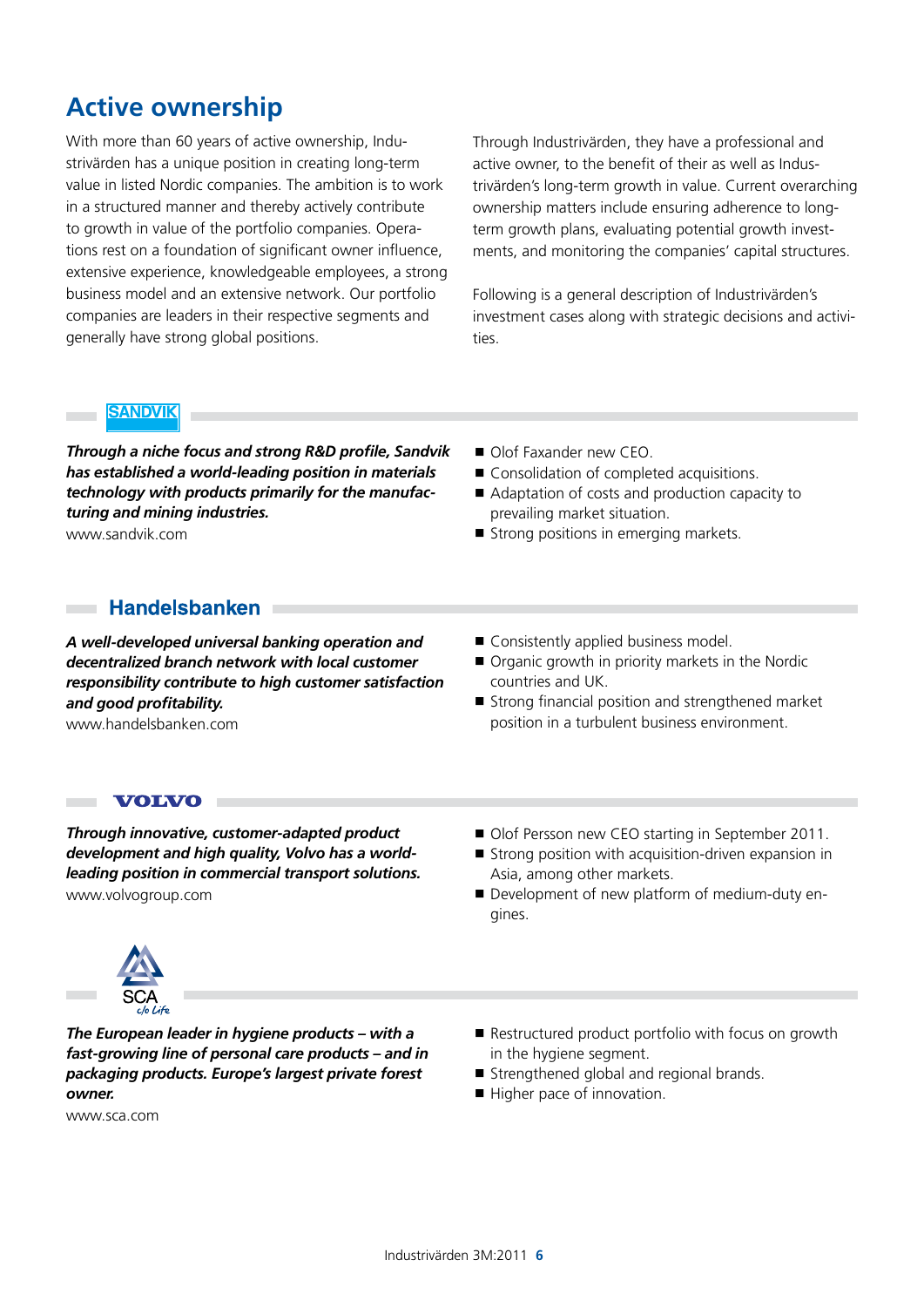### **ERICSSON**

*The market's largest and most profitable supplier of mobile telecom infrastructure, with a leading position in telecom development.* 

www.ericsson.com

- Strong position ahead of operators' investments in the next generation of telecom systems (4G).
- North America's leading supplier of network systems through targeted acquisitions and contracts.
- Good growth and profitability in services.

### SSAB **E**

×

*World-leading position in high strength steel sheet niche creates solid foundation for growth and sustained high profitability.* www.ssab.com

- Martin Lindqvist new CEO.
- Acquisitions in North America have boosted capacity and enable continued expansion.
- Stronger focus on niche products in emerging markets.

**SKANSKA F** 

*Substantial turnkey know-how in construction combined with a process focus has created a leading construction services company with world-class value-creating project development.* www.skanska.com

- Ownership stake in Chilean Autopista Highway sold for substantial capital gain of approximately SEK 5 billion.
- **Efficient construction operations generate good cash** flows.
- Successful model for value-creating project development.

**I** *II*I Indutrade I

п

*The combination of sales of high-tech industrial consumables, good organic growth and a highly refined model for acquisition-based growth has resulted in strong profitability.* www.indutrade.com

- Establishment in new geographic markets through the acquisitions of Meson and Abima, with combined sales of approximately SEK 1 billion.
- Flexibility through a decentralized business model.

### 

*Market leader in growing niche of metal powders, used primarily for component manufacturing in the automotive industry.*

Greater activity in emerging geographic regions.

Focus on collaboration with customers for development of new components.

www.hoganas.com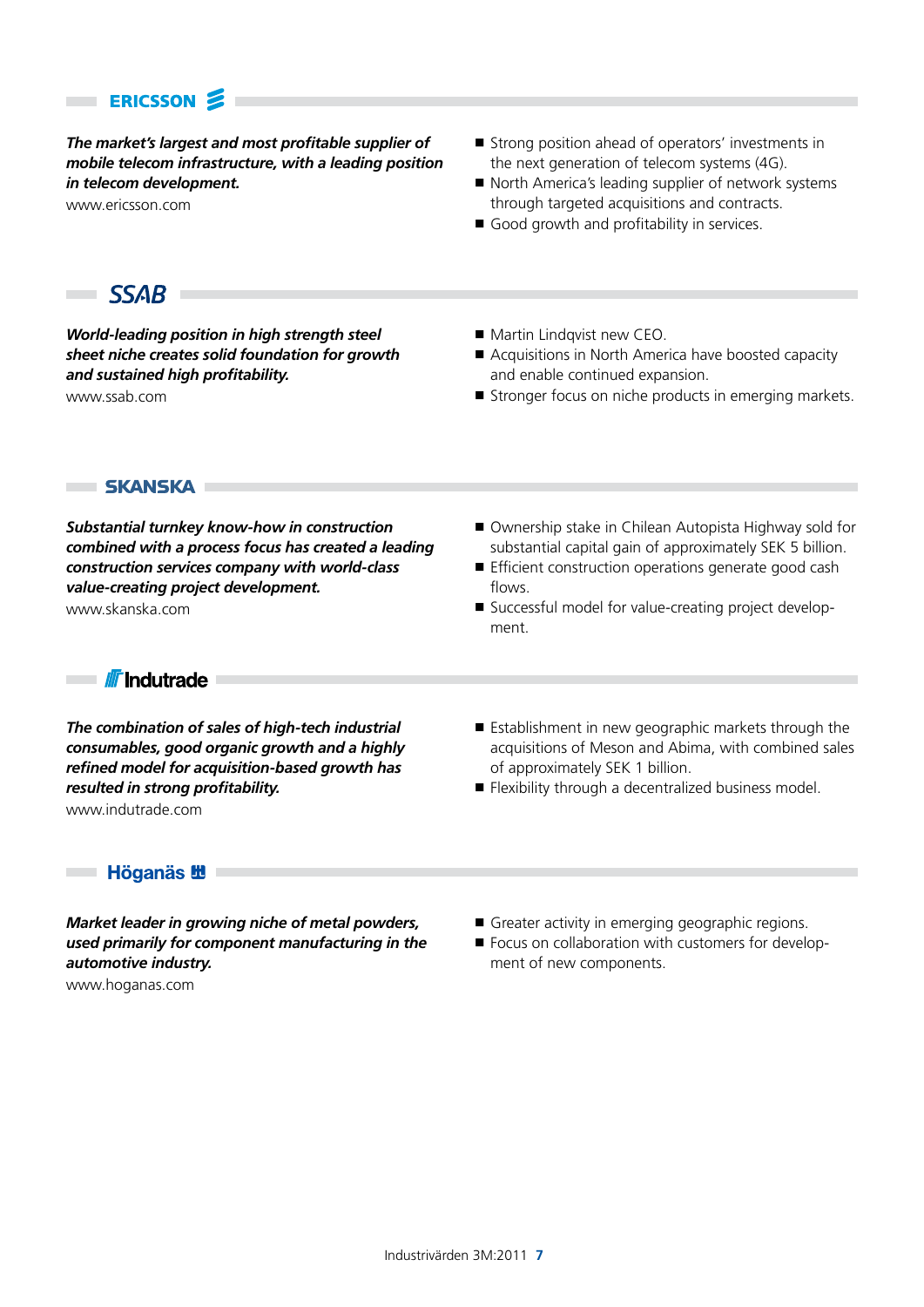# **Other information**

### *Annual General Meeting and dividend*

The 2011 Annual General Meeting will be held on Thursday, May 5 at 2 p.m. at the Grand Hotel (Vinterträdgården room) in Stockholm. The Board of Directors proposes a dividend of SEK 4.00 (3.00) per share and May 10, 2011, as the record date. Dividends are expected to be sent out via Euroclear Sweden on May 13, 2011.

### *Recommendation for election of board members at Annual General Meeting*

The Nominating Committee recommends the re-election of Boel Flodgren, Hans Larsson, Fredrik Lundberg, Sverker Martin-Löf and Anders Nyrén, and new election of Christian Caspar and Stuart Graham. Olof Faxander, Finn Johnsson and Lennart Nilsson have declined re-election. Christian Caspar (born 1951, B.Sc. Econ.) has served for more than 30 years in a number of leading positions for McKinsey & Company and is a board member of Stena among others. Stuart Graham (born 1946, B.S. Econ.) is a board member of PPL Corporation, Skanska and others. He is a former CEO of Skanska.

#### *Accounting policies*

This interim report has been prepared in accordance with IAS 34 Interim Financial Reporting. The consolidated financial statements have been prepared in accordance with International Financial Reporting Standards (IFRS) as endorsed by the EU, and the Swedish Annual Accounts Act. The Parent Company's financial statements have been prepared in accordance with RFR 2, Accounting for Legal Entities, and the Swedish Annual Accounts Act. New or revised IFRSs as well as IFRIC interpretations have not had any effect on the Group's or Parent Company's results of operations or financial position.

### *Risks and uncertainties*

The dominant risk in Industrivärden's business is share price risk, i.e., the risk of a decrease in value caused by changes in share prices.

A 1% change in the share price of the holdings in the equities portfolio as per March 31, 2011, would have affected market value by approximately +/– SEK 700 M.

### *Related party transactions*

No transactions have taken place between Industrivärden and related parties that have materially affected the Company's position or result of operations for the first quarter of 2011.

Stockholm, April 5, 2011

*Anders Nyrén, President and CEO*

### *Resolution at Extraordinary General Meeting*

An Extraordinary General Meeting on February 9, 2011, resolved to approve the Board's decision of January 11, 2011, that the convertible loan floated by the Company in the nominal amount of EUR 550,000,000 shall carry entitlement to conversion to Class C shares in the Company.

### *2010 Annual Report*

Industrivärden's 2010 Annual Report was published on February 25, 2011, and is available on the Company's website and can be ordered from the Company.

*This interim report has not been reviewed by the Company's auditors.*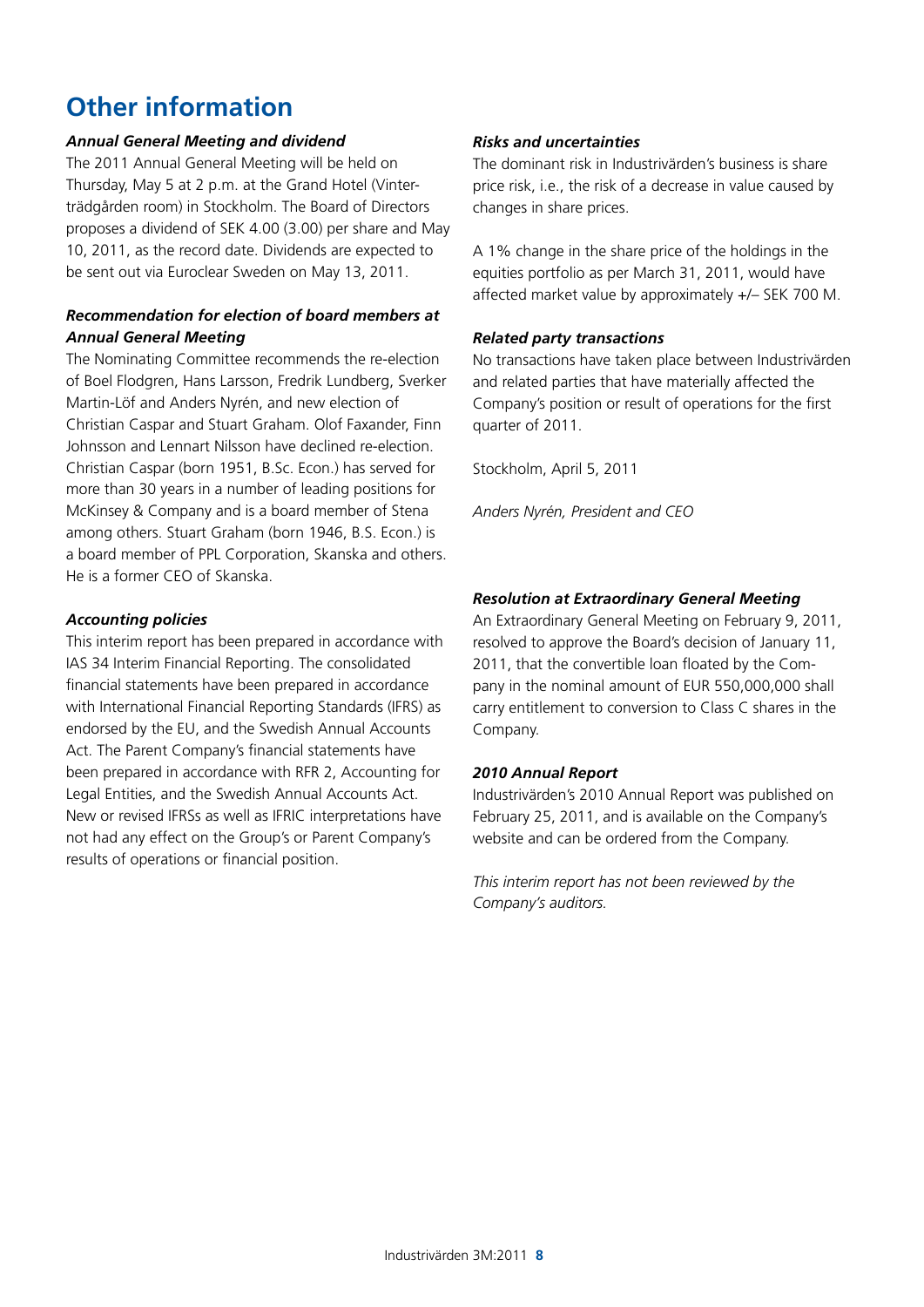### *Further information*

For further information, please visit Industrivärden's website: www.industrivarden.net.

### *Contact information*

Anders Nyrén, President and CEO, tel. +46-8-666 64 00 Sverker Sivall, IRO, tel. +46-8-666 64 19 Carl-Olof By, Executive Vice President, tel. +46-8-666 64 00 Martin Hamner, CFO, tel. +46-8-666 64 00

Industrivärden's complete contact information can be found on page 12.

#### *Ticker codes*

INDUC SS in Blomberg INDUc.ST in Reuters

### *Publication*

The information provided in this interim report is such that AB Industrivärden (publ) is obligated to publish pursuant to the Securities Market Act and/or the Financial Instruments Trading Act. Submitted for publication at 10 a.m. on April 5, 2011.

### *Financial calendar 2011*

Annual General Meeting 2011: May 5, at the Grand Hotel (Vinterträdgården room) in Stockholm Interim report January–June: July 5 Interim report January–September: October 5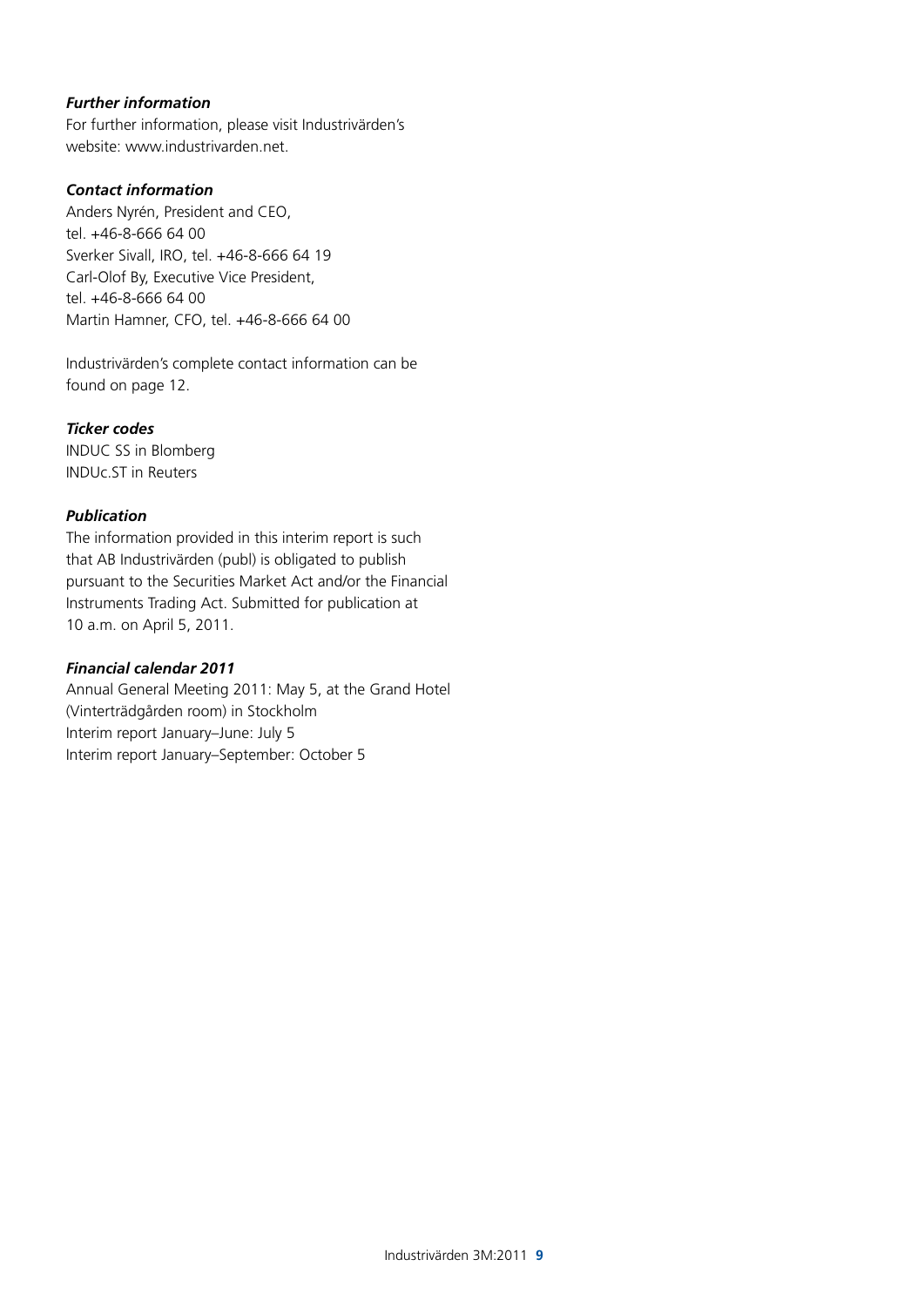### **Industrivärden Group**

|                                                       | 2011       | 2010       | 2010        |
|-------------------------------------------------------|------------|------------|-------------|
| SEK M                                                 | Jan.-March | Jan.-March | Jan.-Dec.   |
| Income statement                                      |            |            |             |
| Dividend income from stocks                           | 632        | 53         | 1,379       |
| Change in value of stocks, etc.                       | $-4,019$   | 4,107      | 13,991      |
| Other income and expenses*                            | -8         | 26         | 22          |
| Operating income                                      | $-3,395$   | 4,186      | 15,392      |
| Financial items                                       | $-145$     | $-129$     | $-522$      |
| Income after financial items                          | $-3,540$   | 4,057      | 14,870      |
| Tax                                                   |            |            |             |
| Net income for the period                             | $-3,540$   | 4,057      | 14,870      |
| Earnings per share, SEK                               | $-9.16$    | 10.50      | 38.50       |
| Earnings per share after full conversion, SEK         | $-7.04$    | 10.36      | 37.11       |
| <b>Statement of comprehensive income</b>              |            |            |             |
| Income for the period                                 | $-3,540$   | 4,057      | 14,870      |
| Change in hedging reserve                             | 37         | $-7$       | 72          |
| Comprehensive income for the period                   | $-3,503$   | 4,050      | 14,942      |
| <b>Balance sheet</b> as per end of period             |            |            |             |
| Equities                                              | 70,690     | 58,632     | 71,092      |
| Other non-current assets                              | 209        | 220        | 207         |
| Total non-current assets                              | 70,899     | 58,852     | 71,299      |
| Short-term equity investments                         | 216        | 145        | 176         |
| Cash and cash equivalents                             | 906        | 1,252      | 0           |
| Other current assets                                  | 136        | 1,634      | 72          |
| Total current assets                                  | 1,258      | 3,031      | 248         |
| Total assets                                          | 72,157     | 61,883     | 71,547      |
| Shareholders' equity                                  | 52,824     | 46,594     | 56,327      |
| Non-current interest-bearing liabilities              | 14,496     | 11,966     | 11,123      |
| Non-current noninterest-bearing liabilities**         | 2,162      | 778        | 1,344       |
| Total non-current liabilities                         | 16,658     | 12,744     | 12,467      |
| Current interest-bearing liabilities                  | 2,399      | 2,143      | 2,458       |
| Other liabilities                                     | 276        | 402        | 295         |
| Total current liabilities                             | 2,675      | 2,545      | 2,753       |
| Total shareholders' equity and liabilities            | 72,157     | 61,883     | 71,547      |
| <b>Cash flow</b>                                      |            |            |             |
| Cash flow from operating activities                   | 410        | $-89$      | 827         |
| Cash flow from investing activities                   | $-3.359$   | $-715$     | $-2,547$    |
| Cash flow from financing activities***                | 3.835      | 2,138      | 1,810       |
| Cash flow for the period                              | 886        | 1,334      | 90          |
| Exchange rate difference in cash and cash equivalents | 20         | $-82$      | $-90$       |
| Cash and cash equivalents at end of period            | 906        | 1,252      | $\mathbf 0$ |

\* Including short-term trading and management costs.

\*\* Of which, the option portion of the convertible loans, totaling SEK 2,149 M (752), which at the time of issue amounted to a combined total of SEK 982 (383) M.

\*\*\* Of which, dividend of SEK 1,159 M paid to the shareholders in 2010.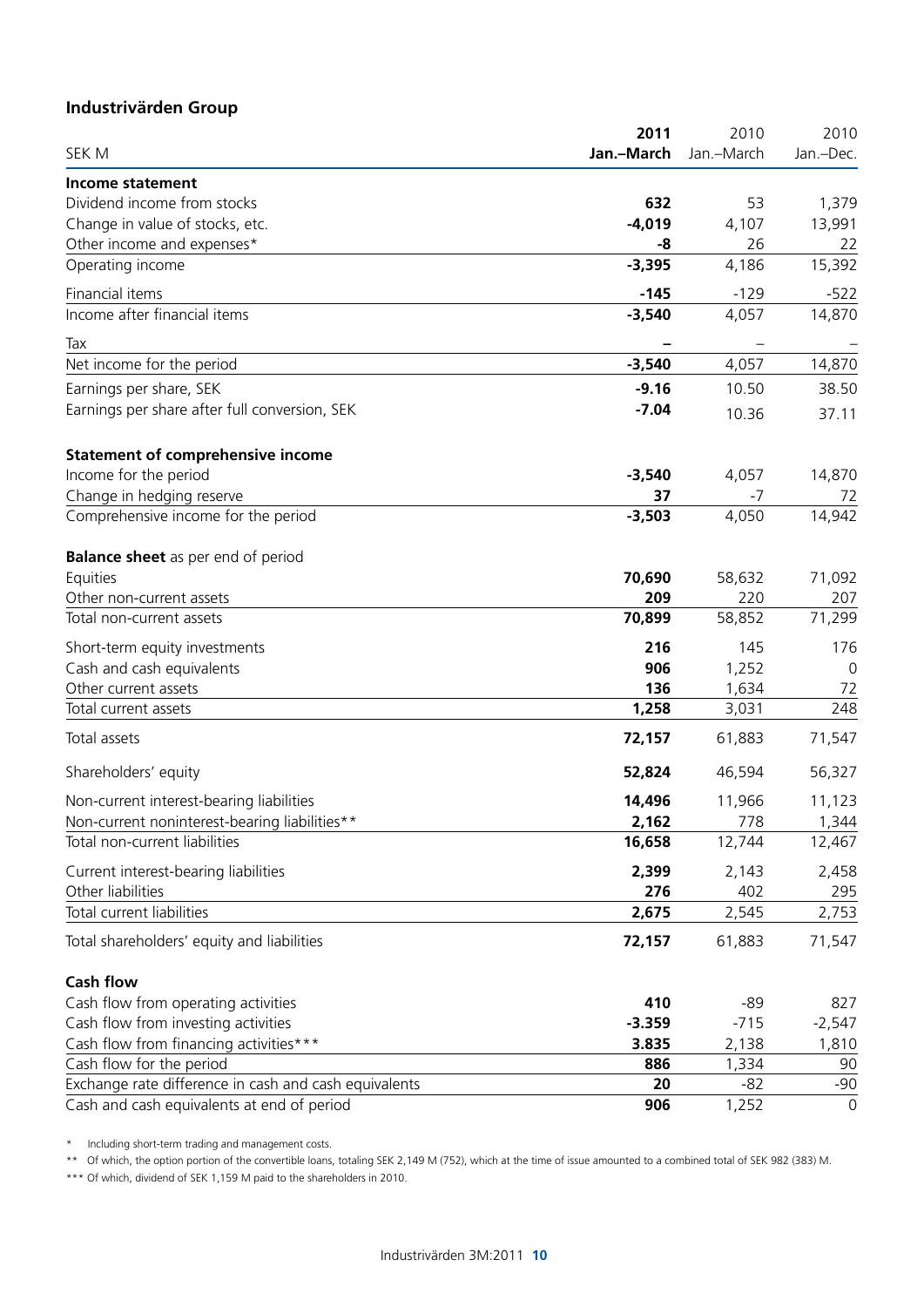|                                                      | 2011       | 2010       | 2010      |  |
|------------------------------------------------------|------------|------------|-----------|--|
| SEK M                                                | Jan.-March | Jan.-March | Jan.-Dec. |  |
| Changes in shareholders' equity                      |            |            |           |  |
| Opening shareholders' equity as per balance sheet    | 56,327     | 42,544     | 42,544    |  |
| Comprehensive income for the period                  | $-3,503$   | 4,050      | 14,942    |  |
| Dividend                                             |            |            | $-1,159$  |  |
| Closing shareholders' equity as per balance sheet    | 52,824     | 46,594     | 56,327    |  |
| Key data as per end of period                        |            |            |           |  |
| Net asset value per share, SEK                       | 142        | 123        | 149       |  |
| Net asset value per share after full conversion, SEK | 137        | 121        | 144       |  |
| Share price (Class A), SEK                           | 123        | 97         | 120       |  |
| Share price (Class C), SEK                           | 112        | 92         | 118       |  |
| Number of shares (thousands)*                        | 386,271    | 386,271    | 386,271   |  |
| Interest-bearing net debt at end of period           |            |            |           |  |
| Interest-bearing assets                              | 1,102      | 2,957      | 180       |  |
| Non-current interest-bearing liabilities**           | 14,496     | 11,966     | 11,123    |  |
| Current interest-bearing liabilities                 | 2,399      | 2,143      | 2,458     |  |
| Interest-bearing net debt                            | 15,793     | 11,152     | 13,401    |  |

\* Number of shares upon full conversion (thousands), 460,688.

\*\* Of which, convertible loans SEK 8,412 M (4,423).

### **Industrivärden – Parent Company**

|                                            | 2011       | 2010       | 2010      |
|--------------------------------------------|------------|------------|-----------|
| SEK M                                      | Jan.-March | Jan.-March | Jan.-Dec. |
| Income statement                           |            |            |           |
| Operating income                           | $-2,749$   | 2,752      | 11,614    |
| Income after financial items               | $-2,820$   | 2,635      | 11,141    |
| Income for the period                      | $-2,820$   | 2,635      | 11,141    |
| <b>Statement of comprehensive income</b>   |            |            |           |
| Income for the period                      | $-2,820$   | 2,635      | 10,901    |
| Change in hedging reserve                  |            | $-7$       | 30        |
| Comprehensive income for the period        | $-2,820$   | 2,628      | 10,931    |
| <b>Balance sheet</b> as per end of period  |            |            |           |
| Non-current assets                         | 54,554     | 47,951     | 52,022    |
| Current assets                             | 455        | 3,024      | 972       |
| Total assets                               | 55,009     | 50,975     | 52,994    |
| Shareholders' equity                       | 41,099     | 36,394     | 43,919    |
| Non-current liabilities                    | 11,446     | 11,733     | 6,367     |
| Current liabilities                        | 2,464      | 2,848      | 2,708     |
| Total shareholders' equity and liabilities | 55,009     | 50,975     | 52,994    |